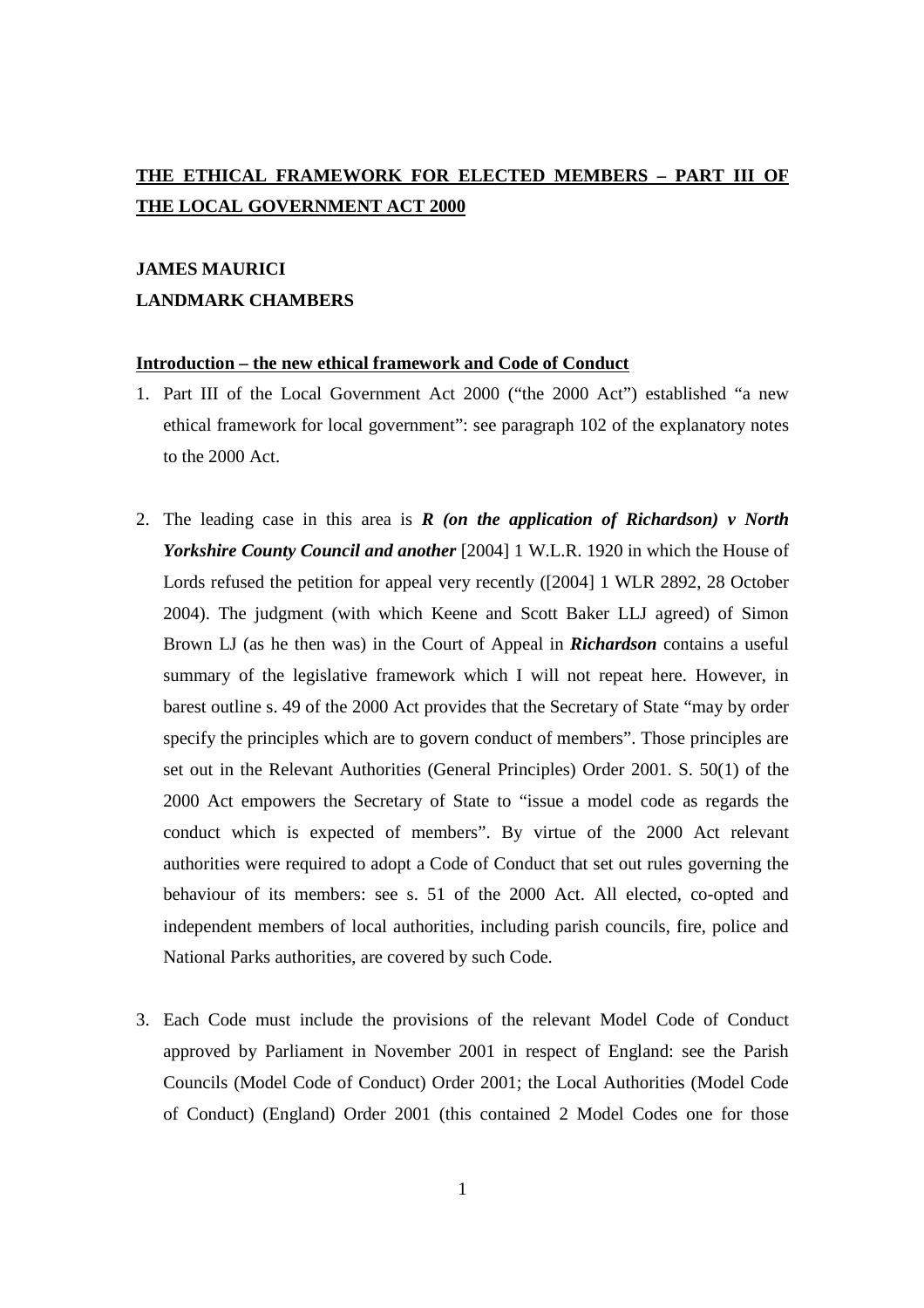authorities operating executive arrangements and one for those which were not); the Police Authorities (Model Code of Conduct) Order 2001; the National Park and Broads Authorities (Model Code of Conduct) (England) Order 2001 and the National Assembly for Wales in respect of Wales: see the Conduct of Members (Model Code of Conduct) (Wales) Order 2001 (as amended). (For a summary of the differences between the Model Code of Conduct in Wales and in England see Butterworth's Local Government Law at paragraph 2190).

- 4. Authorities can choose to add their own local rules to the Model Code if they wish, although the Standards Board for England (see below) advises against this and most have adopted the relevant Model Code without additions.
- 5. The new ethical framework had its origins in the Third Report of the Committee on Standards in Public Life on Standards of Conduct in Local Government (the Nolan Committee): see the explanatory notes to the 2000 Act at paragraph 107 and see further paras. 57 of Richards J's judgment in *Richardson* and the judgment of Simon Brown LJ in the Court of Appeal in the same case at paragraph 45. *Richardson* shows that references back to the Nolan Committee report can be of assistance in resolving difficulties arising from the interpretation of the Model Code: see e.g. paras. 105 – 106 of Richards J's judgment and paragraph 76 of Simon Brown LJ's judgment. (NB the background can in fact be traced back further to the Widdicombe report in 1986: see paragraph 45 of the judgment of Simon Brown LJ in *Richardson*).
- 6. Authorities had until 5 May 2002 to adopt a Code of Conduct. After this date the relevant Model Code was automatically applied to those who had not adopted the Code. S. 52(1) of the 2000 Act required that members (including co-opted members) of a relevant authority at a time when the authority adopted a code under s. 51 of the 2000 Act had two months to give to the authority a written undertaking that in performing his functions they would observe the authority's Code of Conduct failing which they was to cease to be a member of the authority at the end of that period. A person becoming a member after this time "may not act in that office unless he has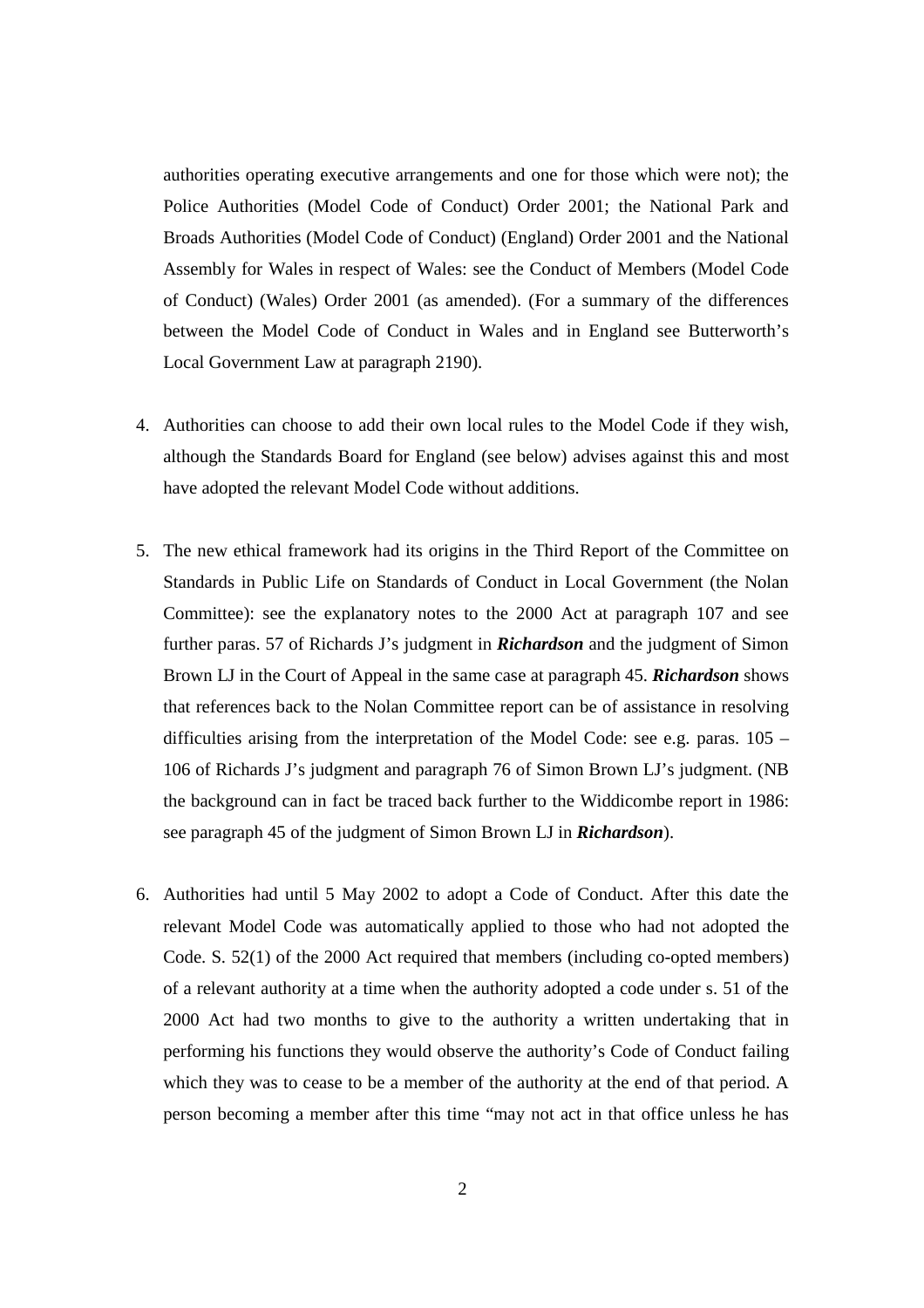given the authority a written undertaking that in performing his functions he will observe the authority's code of conduct for the time being under section 51": see s. 52(3).

- 7. The effect of the provisions of s. 52(1) were considered in *R (on the application of Meredith) v Merthyr Tydfil County Borough Council* [2002] EWHC 634 (Admin) per Elias J. There had been in that case what the learned Judge rightly called "a muddle at Merthyr Tydfil" (see paragraph 1 of the judgment). Elias J. went on "The council has got itself into a fix. It is said that all 33 councillors have automatically ceased to hold office. Each one of them by an oversight failed within the period stipulated by law to give a written undertaking that he or she would abide by a code of conduct adopted by the council. Each was unaware of the time limit. Each has since given the undertaking, but it is said that it is now too late."
- 8. Elias J. interpreted s. 52(1) in this way (see paragraph 47 of the judgment): "the section construed in context clearly presupposes that the member is aware of the legal obligation in the first place. The purpose of this provision is to disqualify members who are unwilling to accept the standards laid down in the code. It is true that the section does not say that the member must have positively refused to sign: mere failure to do so will suffice. But in my opinion the reason for the two month period is to give members a proper opportunity to consider their position. If they are aware of their obligations, then it may reasonably be inferred that if they fail within that period to give the undertaking this is because they are unwilling to give it. They cannot, in other words, just drag their feet and seek to avoid having to give the undertaking by simply doing nothing. In my judgment it is as though there were a deemed refusal by that date. But that is only a legitimate inference if the member appreciates the applicable time scale. In short, I consider that the section is envisaging a knowing failure to meet the legal requirement." Accordingly, in that case, the failure of the members to give the written undertaking within the two month period did not automatically bring about the termination of their membership of the council.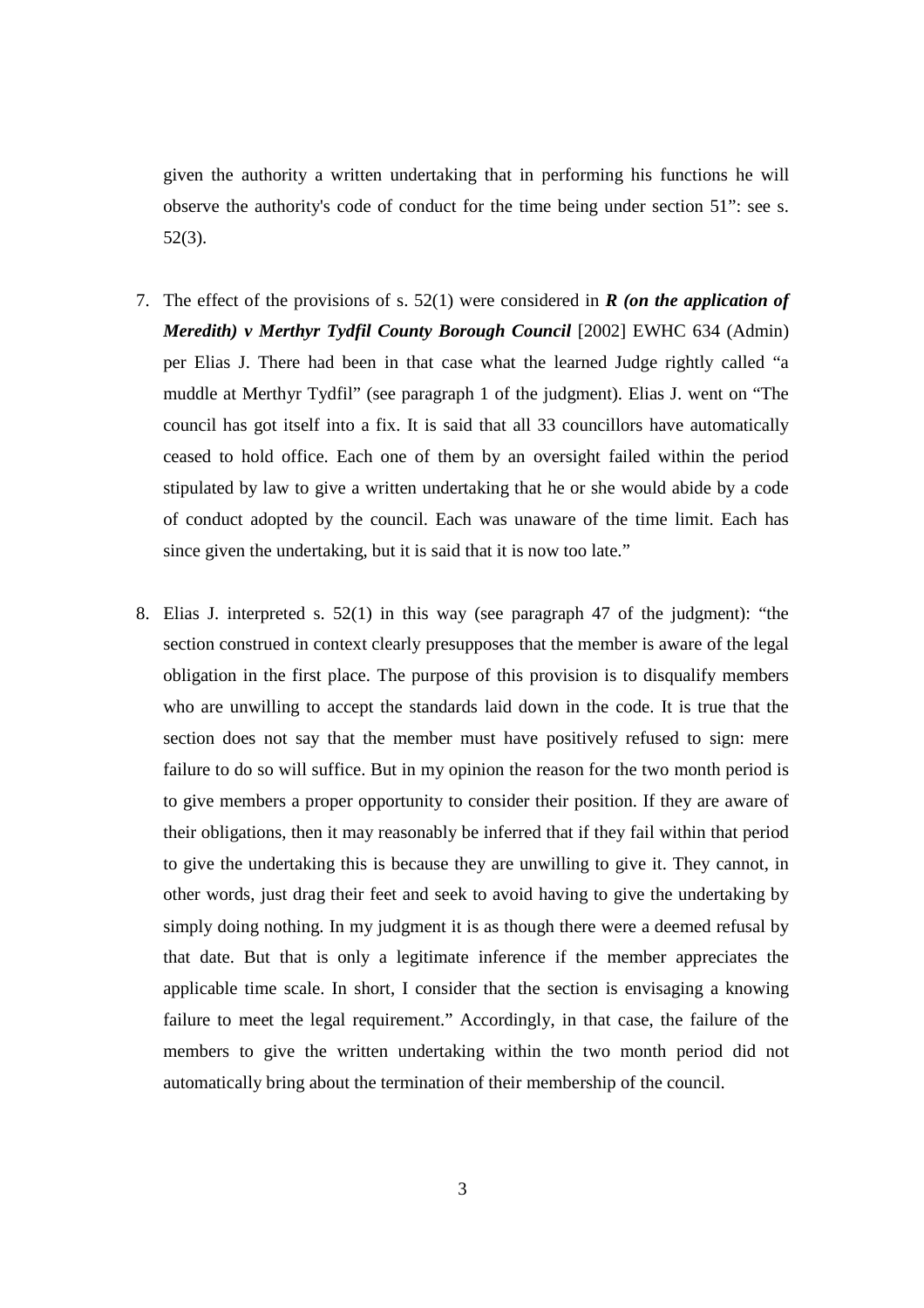### *Richardson*

- 9. As I have said this is the leading case on the new ethical framework contained in Part III of the 2000 Act. As well as the Court of Appeal's judgment ([2004] 1 W.L.R. 1920) it is also worth looking at Richards J's judgment at first instance [2003] EWHC 764 (Admin) which Simon Brown LJ described as "masterly, both thorough and concise, a model of clarity, impeccably laid out".
- 10. In *Richardson*, the first claimant, who was a member of the defendant council, had with other local residents objected to the interested party's planning application to extend gravel and sand quarrying at a particular site. Mr Richardson was especially affected by the planning application, because his home was at one of three or four houses nearest to the quarrying site (see further below). He was not a member of the council's planning and regulatory committee, but he had sought to attend the relevant meeting in order to object to the application, both in his capacity as a representative of the local community, and in a personal capacity. He was excluded from the meeting on the grounds that he had a "prejudicial interest" in the matter under consideration within the meaning of paragraph 12(1) of the Model Code of Conduct (which had been adopted by the council pursuant to s. 51 of the 2000 Act) ("the Code"). In Mr Richardson's absence, the planning permission for the extension of quarrying was granted (with conditions) by the planning and regulatory committee, and Mr Richardson sought judicial review of the decision, inter alia, on the grounds of his exclusion from the relevant meeting.
- 11. Under paragraph 8 of the Code, a member must regard himself as having a "personal interest" in any matter where a decision upon it "might reasonably be regarded as affecting to a greater extent than other council tax payers, ratepayers, or inhabitants of the authority's area, the well-being or financial position of himself a relative or a friend … ". Paragraph 10(1) of the Code goes on to define "prejudicial interest" as follows: " … a member which a personal interest in a matter also has a prejudicial interest in that matter if the interest is one which a member of the public with knowledge of the relevant facts would reasonably regard as so significant that it is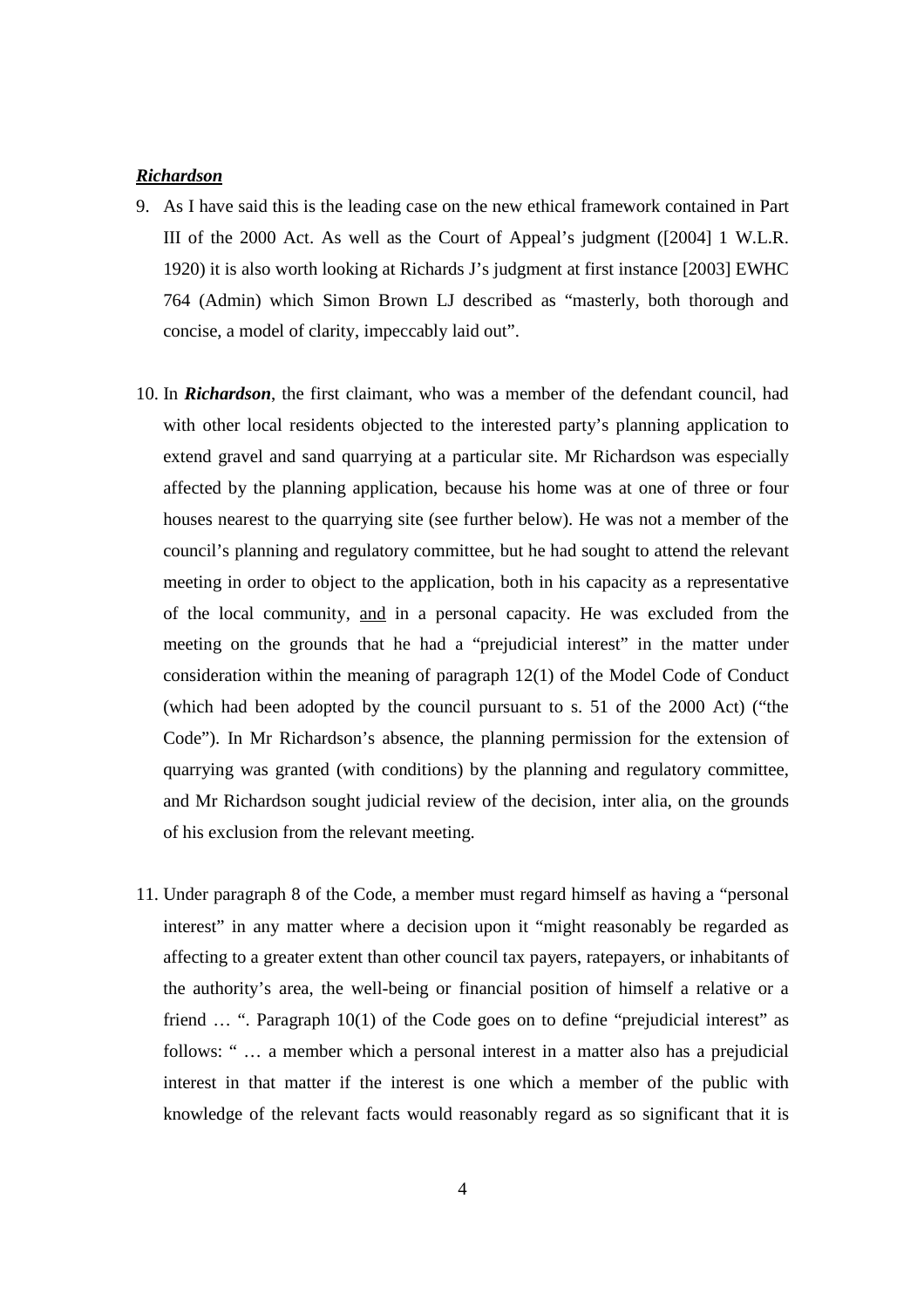likely to prejudice the member's judgment of the public interest …". By paragraph 12(1) of the Code, a member with a prejudicial interest must withdraw from the room or chamber where a meeting is being held whenever it becomes apparent that the matter in which he is interested is being considered at that meeting, unless he has obtained a dispensation from the authority's standards committee.

- 12. The Court of Appeal identified three issues which have implications of general importance (see paragraph 58 of Simon Brown LJ's judgment):
- 13. First, which "member[s]", assuming that they have a prejudicial interest in a matter, are required by paragraph 12(1) of the Code to "withdraw from the room or chamber where a meeting is being held when … the matter is being considered at that meeting"? Is this requirement imposed on all members of the authority or only on those who are members of the committee holding the relevant meeting?"
- 14. Second, whatever the answer to the first question, "is a member, paragraph 12 notwithstanding, entitled to attend such a meeting in his personal capacity as opposed to his representative capacity?"
- 15. Third, was Mr Richardson properly to be regarded as having a "prejudicial interest" in the matter of the planning application in issue?

### **What is the meaning of "member" in paragraph 12(1) of the Code?**

16. Mr Richardson argued that paragraph 12(1) refers only to members of the relevant committee and not to members generally. Both Richards J. and the Court of Appeal rejected this interpretation based upon both the natural and ordinary meaning of the Code (see paragraph 60 of Simon Brown LJ's judgment) and an analysis of the background and the "mischief" at which the provision was aimed (see paragraph 61 of Simon Brown LJ's judgment). The Court of Appeal also rejected an argument that paragraph 12(1) thus construed "imposed an unnecessary and disproportionate restriction on members' ability to represent their constituents such as to make it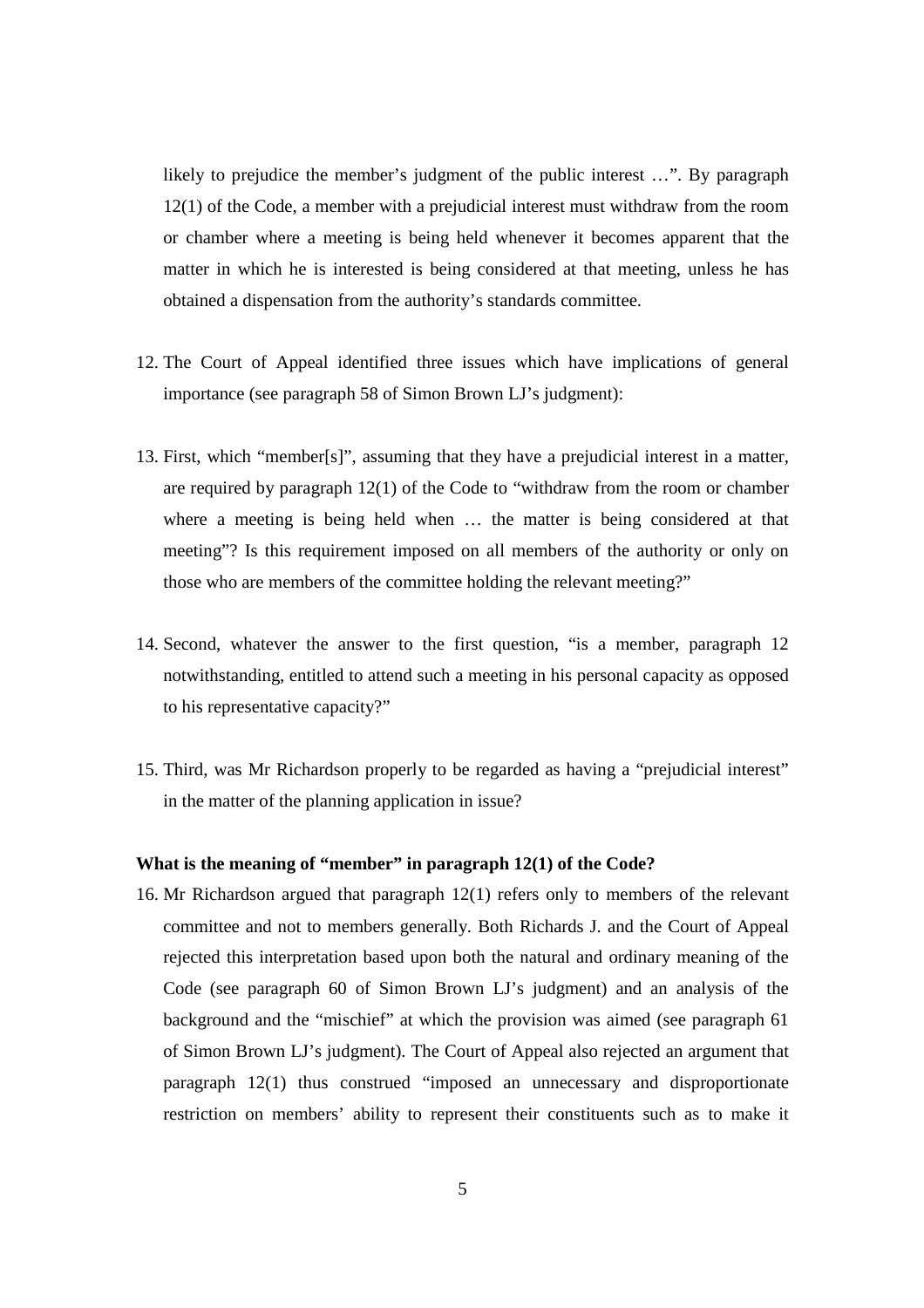unlawful" (see paragraph 62ff) concluding (at paragraph 72) that although the narrower construction of paragraph 12 contended for by Mr Richardson would allow more scope for democratic representation within local government "it would be at the expense of public trust and confidence in the local democratic process. The government in the Model Code decided upon has chosen not to pay that price. At the end of the day it is as simple as that".

### **Is a member, paragraph 12 of the Code notwithstanding, entitled to attend such a meeting in his personal capacity as opposed to his representative capacity?**

- 17. The Court of Appeal reached a different view to Richards J. on this issue and accordingly on this issue alone Richards J. judgment below should be wholly disregarded.
- 18. At paragraph 75 of his judgment Simon Brown LJ said this:

"A member of the authority attending a council meeting cannot in my judgment, simply by declaring that he attends in his private capacity, thereby divest himself of his official capacity as a councillor. He is still to be regarded as conducting the business of his office. Only by resigning can he shed that role. To conclude otherwise would drive a coach and horses through paragraph 12. Realistically it would be rendered wholly ineffective. The mischief which paragraph 12 is designed to avoid is manifestly the same whether the councillor is attending the meeting in his public or purportedly private capacity. Is it seriously to be suggested that the very quality which elevates a councillor's private interest under the Code into a prejudicial interest (ie a private interest so strong that on its face it requires him to withdraw from the meeting under paragraph 12), nevertheless itself entitles him to remain in a supposedly private capacity? Surely one has only to state the proposition to reject it."

19. The logic of this reasoning is difficult to argue with. However, it can be said to put members in a disadvantageous position as compared to ordinary members of the public in terms participating in meetings which directly affect them as local residents. Of course, nothing in the Code or its interpretation in *Richardson* rules out the possibility of the member concerned making written representations or having his views represented at the meeting by another person as in fact happened in the *Richardson* case.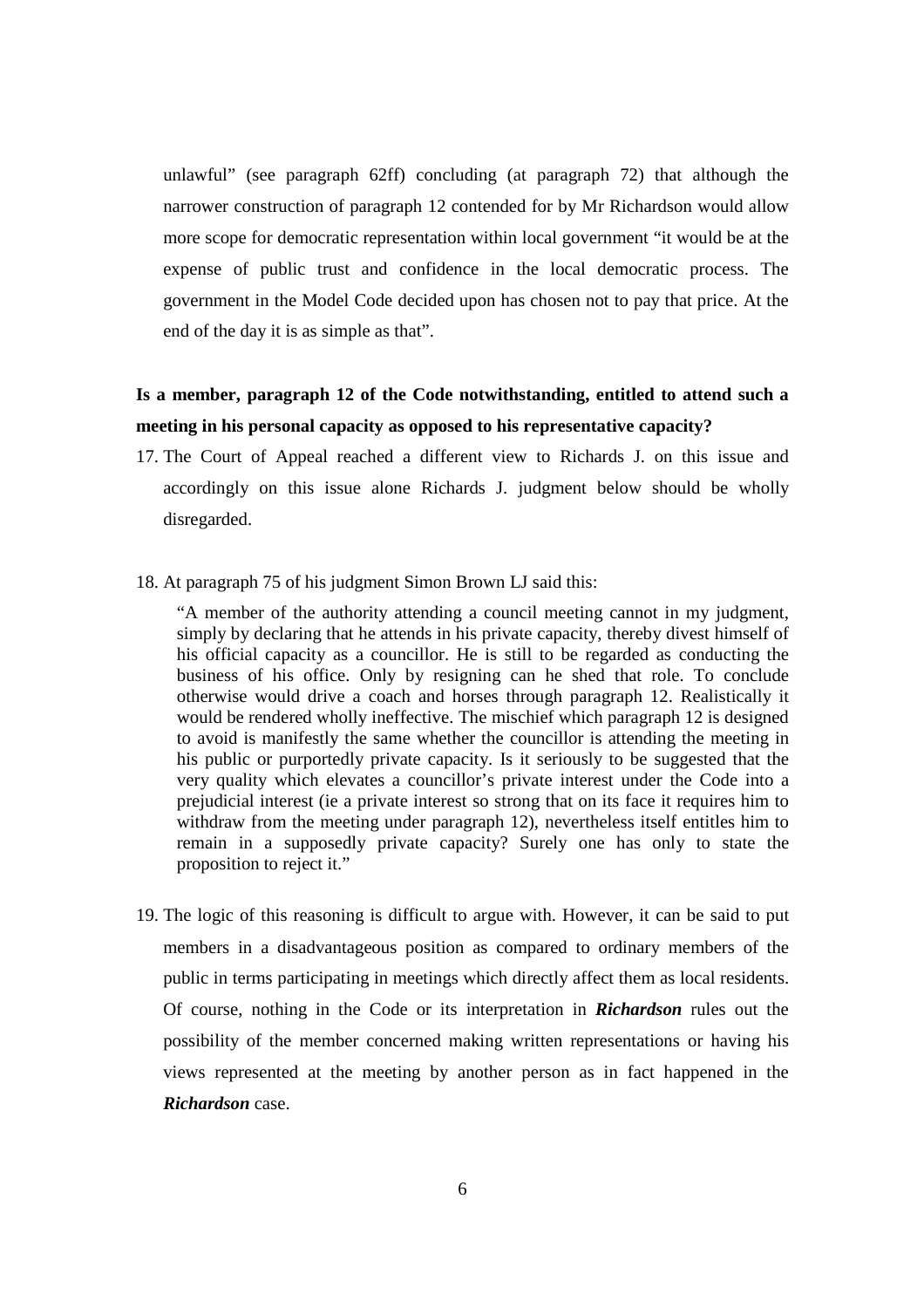### **Was Mr Richardson properly to be regarded as having a "prejudicial interest" in the matter of the planning application in issue?**

- 20. The most important point of general importance to arise from Simon Brown LJ's judgment on this issue is that "the initial and principal judgment on the question is for the individual councillor himself" (See paragraph 76 of the judgment). Thus the Court in examining such a matter asks itself not whether the member has in fact a prejudicial interest or not but rather could the member properly (i.e. reasonably) have reached the view he did ("there comes a point at which it would clearly be irrational and therefore unlawful for the councillor to conclude that he does not have a personal interest under paragraph 8(1) or, as the case may be, a prejudicial interest under paragraph  $10(1)$ ", see paragraph 76 of the judgment). On the facts of the case the Court of Appeal upholding Richards J's conclusions considered that such a point had been reached in Richardson's case it being "plain"/ "self evident" that he did have a prejudicial interest: see paragraph 76 of Simon Brown LJ's judgment which quotes in full the relevant parts of Richards J's judgment on this point.
- 21. There could be no doubt but that Mr Richardson had a "personal interest" within paragraph 8(1) of the Code, in that the decision on the planning application (i) related to an interest of which he had to give notice under paragraph 14(f), namely his home, and/or (ii) might reasonably be regarded as affecting his well-being and/or financial position to a greater extent than other relevant persons.
- 22. A personal interest is also a 'prejudicial interest' within paragraph 10(2) if it is "one which a member of the public with knowledge of the relevant facts would reasonably regard as so significant that it is likely to prejudice the member's judgement of the public interest". This test is similar to the test for apparent bias applied in English law: see *Porter v Magill* [2002] 2 AC 537.
- 23. On the facts as set out in paragraph 84(iii) of Richards J's judgment "Richardson's home, Ox Close House, was very close to the proposed extension of the quarry and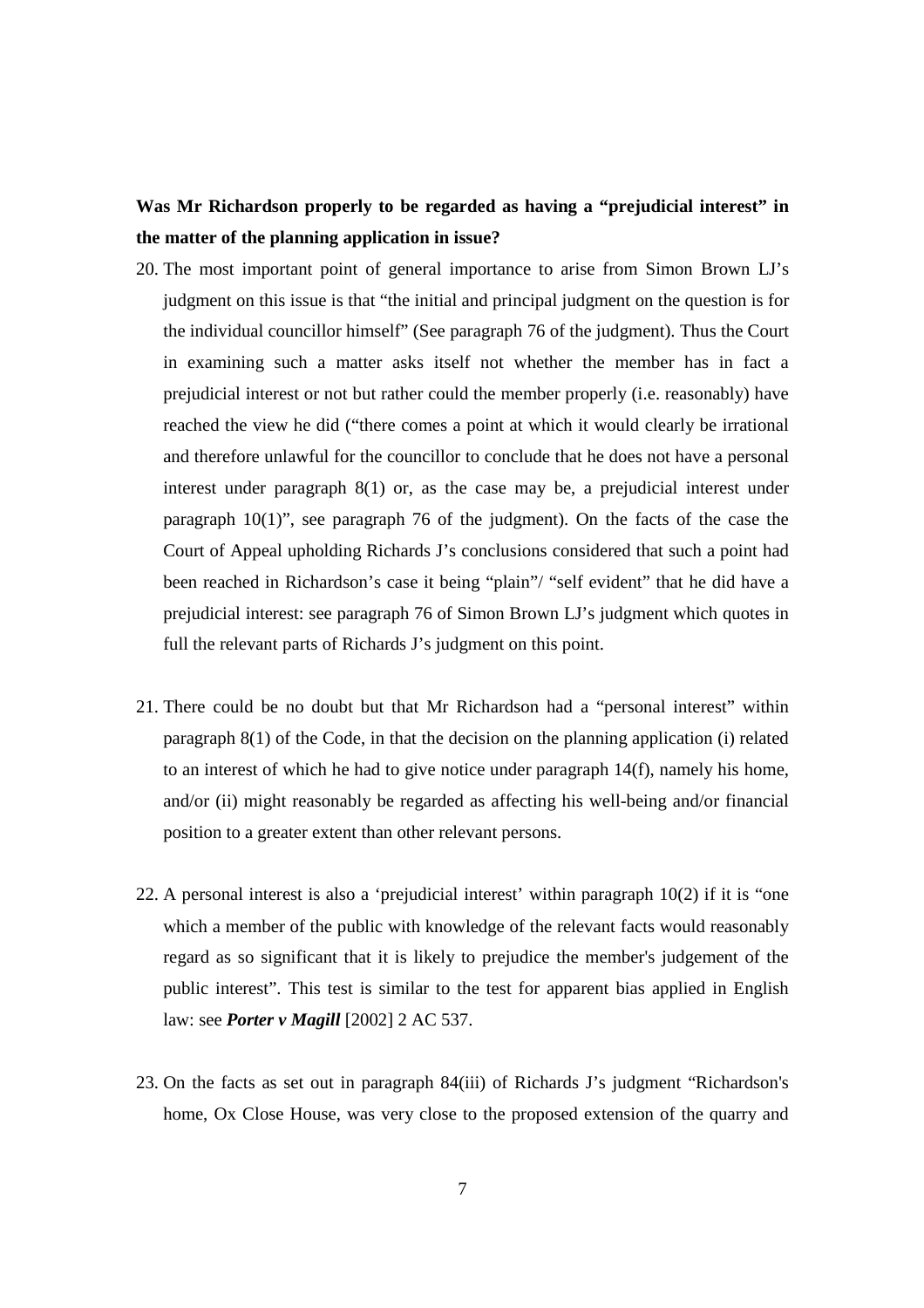was one of a handful of properties liable to be most affected by the development. As it was put in paragraph 6.7.1 of the Director's report: "The properties potentially most affected by the development proposal are Ox Close House, The Bungalow, Ox Close Farm and Great Givendale. The closest properties are Ox Close House, The Bungalow and Ox Close Farm. These lie approximately 250 metres to the south west and west of the application area. Residents in these properties have expressed concern with regard to noise arising from the proposed workings .... Residents are also concerned about the impact on their views of the valley ….'".

24. Mr Richardson relied on the statement in paragraph 118 of the Nolan report that '[i]f one hundred households are affected by a council decision, then most people would agree that a councillor similarly affected has no special interest which might debar him or her from speaking or voting, providing the interest is declared'. It was submitted that that was the case here and pointed to the fact there were some 400 signatories to a local petition opposing the development; Mr Richardson it was said had the same interest as his constituents, albeit to a greater degree than many (and less than some). On this Richards J. said "In my judgment, however, the next sentence of paragraph 118 of the Nolan report is more pertinent: '[i]f in a different decision ten households are affected, then in most circumstances a councillor might feel that taking part in a decision was inappropriate'. The present case is stronger still, since Mr Richardson's home was one of three or four properties closest to the site and potentially most affected. The owners of those properties were not merely 'similarly affected' as other residents of the parish, but had a greater and special interest in the outcome of the planning application". The learned Judge continued:

"v) Anyway, the test is not what was said in the Nolan report but what is laid down in paragraph 10(2) of the Code; and in my judgment a member of the public with knowledge of the relevant facts would reasonably have regarded Mr Richardson's personal interest as so significant that it was likely to prejudice his judgement of the public interest. I reject Mr McCracken's submission that a knowledgeable member of the public would reasonably have regarded him as simply putting forward the views of the people he represented, or making a contribution to the debate based on his perception of the public interest, rather than being influenced by the potential impact of the development on his own home. However conscientious a councillor might be in his representative role and his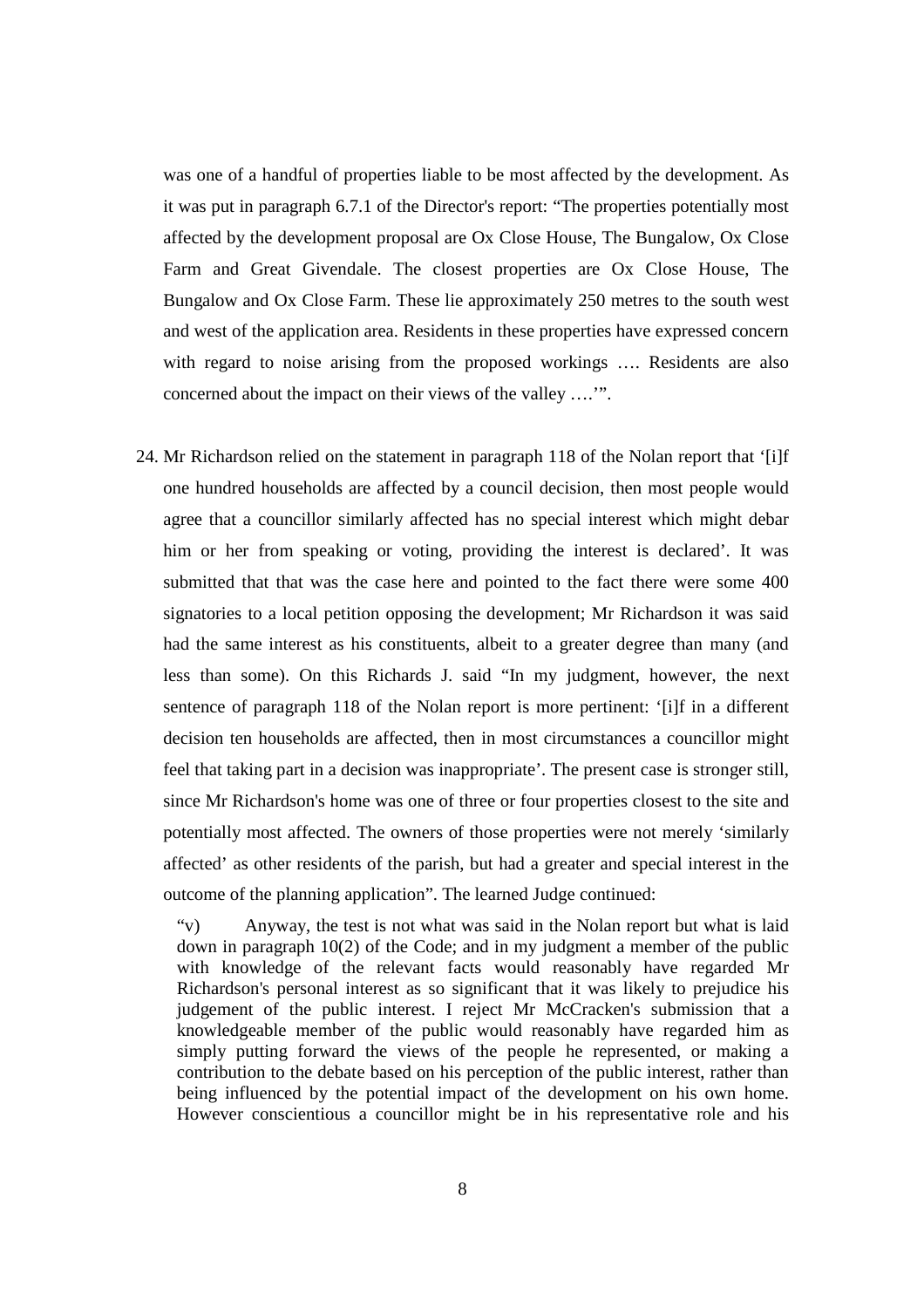concern to protect the public interest, the personal interest was a highly material additional consideration.

vi) As a further way of examining the point, though this is not necessary for my decision, I have asked myself whether, if Mr Richardson had been a member of the committee and had participated in a decision to refuse planning permission, it would have been open to the developer to object to the decision on the ground that his participation gave rise to the appearance of bias. In my view it would have been, for the very reason that a fair-minded and informed observer would have concluded that, by reason of the personal interest, there was a real possibility that the committee was biased. The test in paragraph 10(2) of the Code is not in identical terms but similar considerations underlie it."

25. At paragraph 77 of his judgment Simon Brown LJ said "Quarrel with that as Mr McCracken does, it seems to me that the judge's conclusion on this point is selfevidently correct. Assume, as the judge posited in paragraph 84(vi), that Mr Richardson had in fact been a member of the Planning Committee which had then refused planning permission by a 5:4 majority. How could it possibly have been suggested that "a member of the public with knowledge of the relevant facts [essentially those set out in paragraph 84(iii) of the judgment] would [not] reasonably have regarded [Mr Richardson's interest] as so significant that it [was] likely to prejudice [his] judgment of the public interest" (the language of paragraph 10.(1) of the Code)? Plainly it could not."

### **The Human Rights Act**

- 26. At first instance Richards J. gave consideration to a number of discrete Human Rights Act arguments raised by Mr Richardson. Mr Richardson relied on the Convention both as requiring the construction of the Code for which he contended and, in the alternative, as a ground for seeking a declaration that the Code was unlawful if and in so far as it did require his exclusion from the meeting: see paragraph 90 of Richards J's judgment. These arguments were rejected at first instance and did not (ultimately) resurface in the Court of Appeal.
- 27. At first instance it was argued that the development affected Mr Richardson's home and that it was not consistent with his right to respect for his home under Article 8(1) to deny him the same chance to be present and to speak at the meeting as others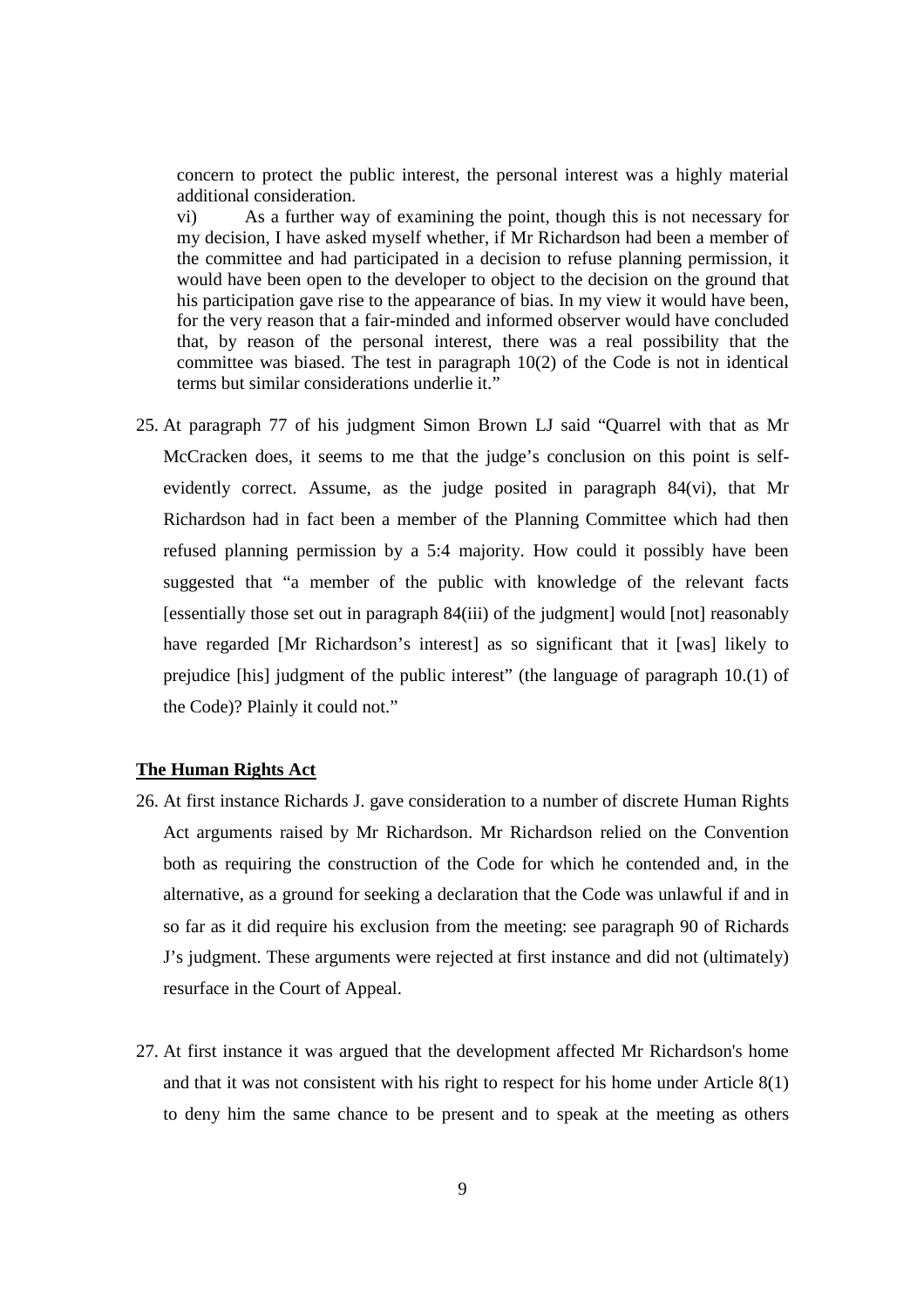whose homes were affected. Under Article 6(1) an argument was raised based on a lack of equality of arms between Mr Richardson and the developer, who was (of course) allowed to be present and to speak at the meeting.

#### 28. On Articles 6 and 8 Richards J. said this:

"118. As to article 6 of the Convention, I accept [the Secretary of State's] submissions that, if it conferred relevant rights on Mr Richardson (which I do not need to decide), the application of the Code involved no breach of those rights. The material provisions of the Code are fully consistent with the aim of ensuring fairness and impartiality in the decision-making process - a process in which there are competing interests at stake, including those of the developer as well as those of objectors such as Mr Richardson. It was for the Secretary of State to balance those competing interests so as to achieve fairness overall; and the result is in my view well within the margin of discretionary judgment allowed to him. It was also open to the Secretary of State, and conducive to legal certainty, to adopt a general rule applicable across the broad range of decision-making processes of local authorities.

119. I do not think that R(*Adlard) v. Secretary of State for the Environment*, which held that there is no entitlement to an oral hearing at this stage of the procedure, provides in itself an answer to Mr McCracken's point that the developer had the opportunity to make oral representations (albeit for only three minutes) whereas Mr Richardson did not. For the reasons advanced by Mr Sales, however, the developer and Mr Richardson were not in the same position, the differential treatment was based on the legitimate aim of preserving public confidence in the system, and the restriction placed upon Mr Richardson was a proportionate measure. All that he was prevented from doing was attending the meeting in his capacity as a councillor. He was able to arrange for others to put forward any points he wished to make, and I have indicated that, had he wished to attend the meeting solely in his personal capacity, it would in my view have been open to him to do so.

120. As to article 8 of the Convention, essentially the same procedural issue is raised. The case put forward is that it was not consistent with Mr Richardson's right to respect for his home to deny him the same chance to be present and to speak at the meeting as others whose homes were affected. I accept Mr Sales's submission that that case must fail in the light of the conclusion I have reached on article 6. There is no article 8(1) right to a hearing. The issues concerning attendance at the meeting can come in only in the context of justification under article 8(2), most obviously as an aspect of proportionality. In that connection I refer back to the substance of the views I have expressed in relation to article 6. In my judgment any interference with article 8(1) rights arising out of the relevant provisions of the Code was plainly justified."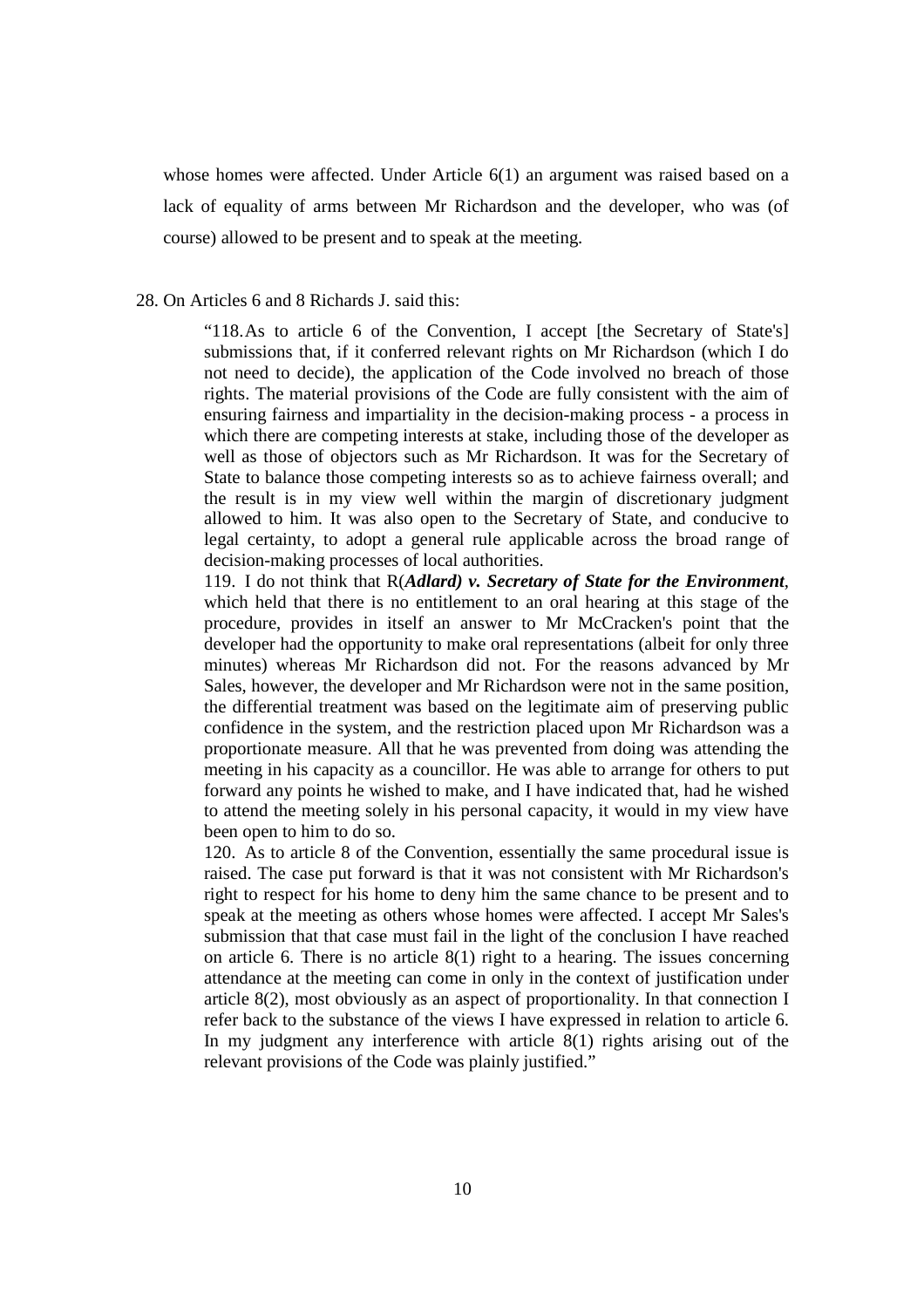- 29. It can be seen that Richards J. reasoning for rejecting the Article 6 and 8 arguments relies in no small part on his conclusion (overturned by the Court of Appeal) that "[a]ll that he was prevented from doing was attending the meeting in his capacity as a councillor". However, even absent this element it seems to me highly unlikely that Articles 6 or 8 are infringed by the Code or its interpretation in *Richardson*.
- 30. Thus to the extent that the Code can be said in another case to involve restriction on the rights conferred by Article 8(1) it seems likely that such restrictions would be found to be legitimate. The promotion of the proper functioning of the democratic system of local government and administrative planning decisions at local level in the United Kingdom is a legitimate Convention aim: see *Vogt v Germany* (1996) 21 EHRR 205 and *Ahmed v UK* (2000) 29 EHRR 1 esp. paras. 52-54 and 62-63. *Ahmed*  concerned an unsuccessful challenge in Strasbourg against the provisions of the Local Government and Housing Act 1989 (as amended) dealing with restrictions on the political activities of officers holding "politically restricted posts".
- 31. No allegation of a breach of Article 10 was pursued in *Richardson*. As to the scope for a challenge to the requirement to withdraw for a Council meeting based on Article 10, see *Buchner and others v Austria* Application No. 22096/93<sup>1</sup>.
- 32. The application of the reasoning on the facts of this case to a case arising under the Code is perhaps not entirely easy. However, see the case of *Murphy* below.

-

<sup>&</sup>lt;sup>1</sup> The applicants, all members of a community council, complained that they had not been sent in advance the community budget project for that year, even though they had insisted on this after a similar incident in the year before. They requested that the session either be adjourned or the budget item dropped from the agenda, requests which were rejected by majority. The applicants therefore withdraw from discussion of what they said was an unlawful decision on the budget project. When they tried to return to participate in the discussion of other items on the agenda the mayor did not re-admit them. The applicants argued that their rights under Articles 10 and 11 had been violated. The Commission stated that the mayor's decision not to re-admit the applicants to a particular meeting which they had chosen to leave could not be found to amount to an interference with the rights invoked in circumstances where the applicants had not alleged that before deliberately leaving the meeting they had been arbitrarily prevented from expressing their views on the agenda items nor that at a subsequent meeting they were prevented from expressing their political or other opinions.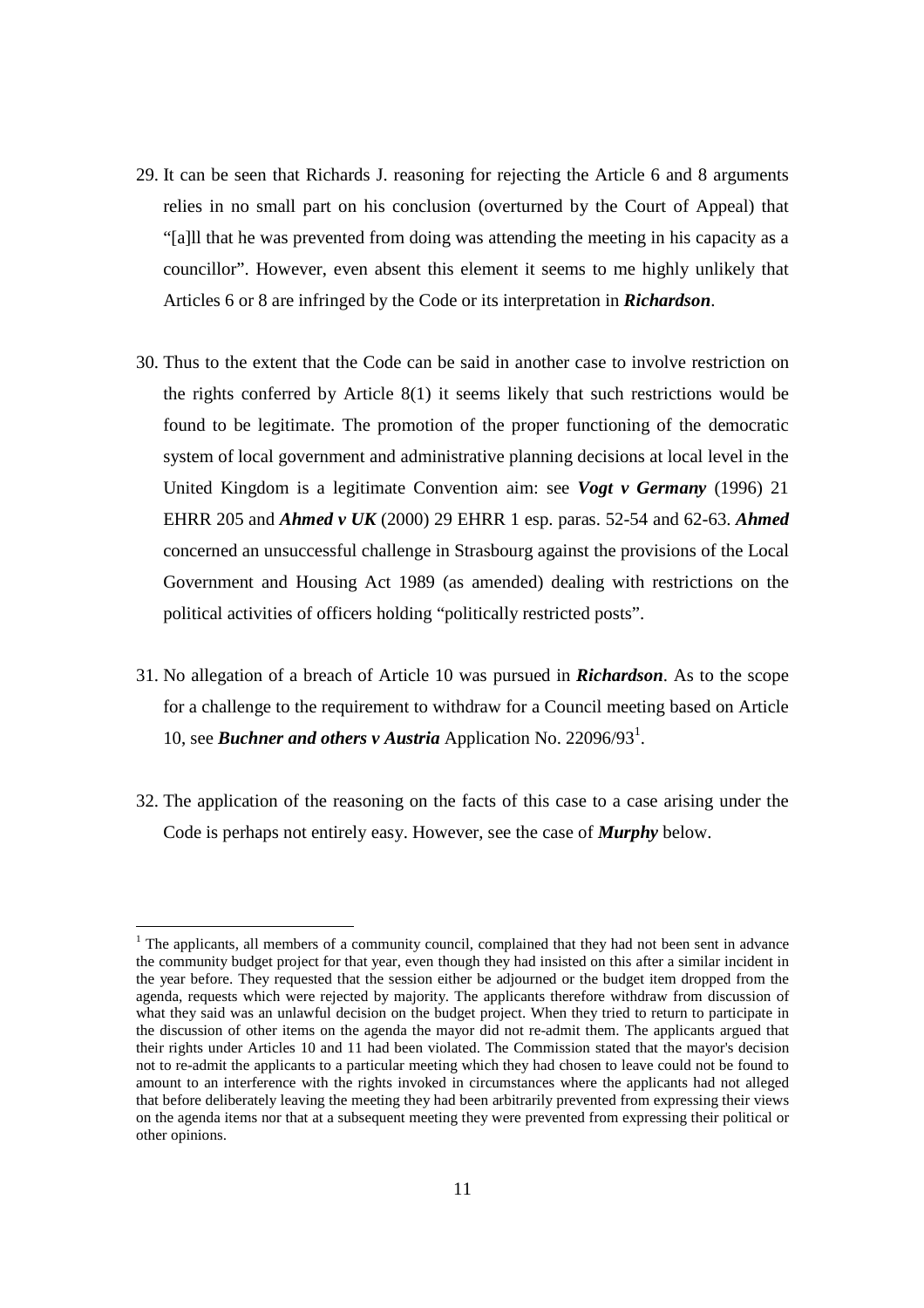33. What about an Article 14 argument on the basis that under the Code (as interpreted in *Richardson*) members are in a disadvantageous position as compared to ordinary members of the public as regards participating in meetings which directly affect them as local residents? I doubt this would succeed. Whether discrimination on the grounds of being a councillor falls within the scope of Article 14 or not (and I doubt that it does) in any event it seems clear that a councillor is not in the same position as an ordinary member of the public, because of the risk that his personal status may influence the outcome of a council meeting. And it is legitimate for special provision to be made in relation to a councillor in order to protect the interests of those affected by local government decision making and also to preserve public confidence in local democratic decision-making procedures: see eg *Ahmed v UK* (2000) 29 EHRR 1, esp. paras. 53, 62 and 63.

### **Other Human Rights issues?**

- 34. On the whole the Code only applies to members when acting in an official capacity. However, there are exceptions. The most notable being the requirement in paragraph 4 that a member must not in his official capacity, or in any other circumstance, conduct himself in a manner which could reasonably be regarded as bringing his office or authority into disrepute. The extension of the requirement beyond a member's official capacity to private or personal behaviour may well raise issues in relation to Article 8 and 10.
- 35. The uncertainty as to what conduct is prohibited may also raise issues. In *Hashman v United Kingdom* (2000) 30 E.H.R.R. 241 two hunt saboteurs whose appeals against binding over orders and payment orders of £100 were dismissed, applied to the European Court of Human Rights, complaining that their rights to freedom of expression, as guaranteed under the European Convention on Human Rights Article 10, had been violated. It was contended that the description of his behaviour as being "contra bonos mores" was so broadly defined that it failed to comply with the requirement in Art.10(2) that any interference with freedom of expression must be "prescribed by law". The ECtHR upheld the complaint holding that the order by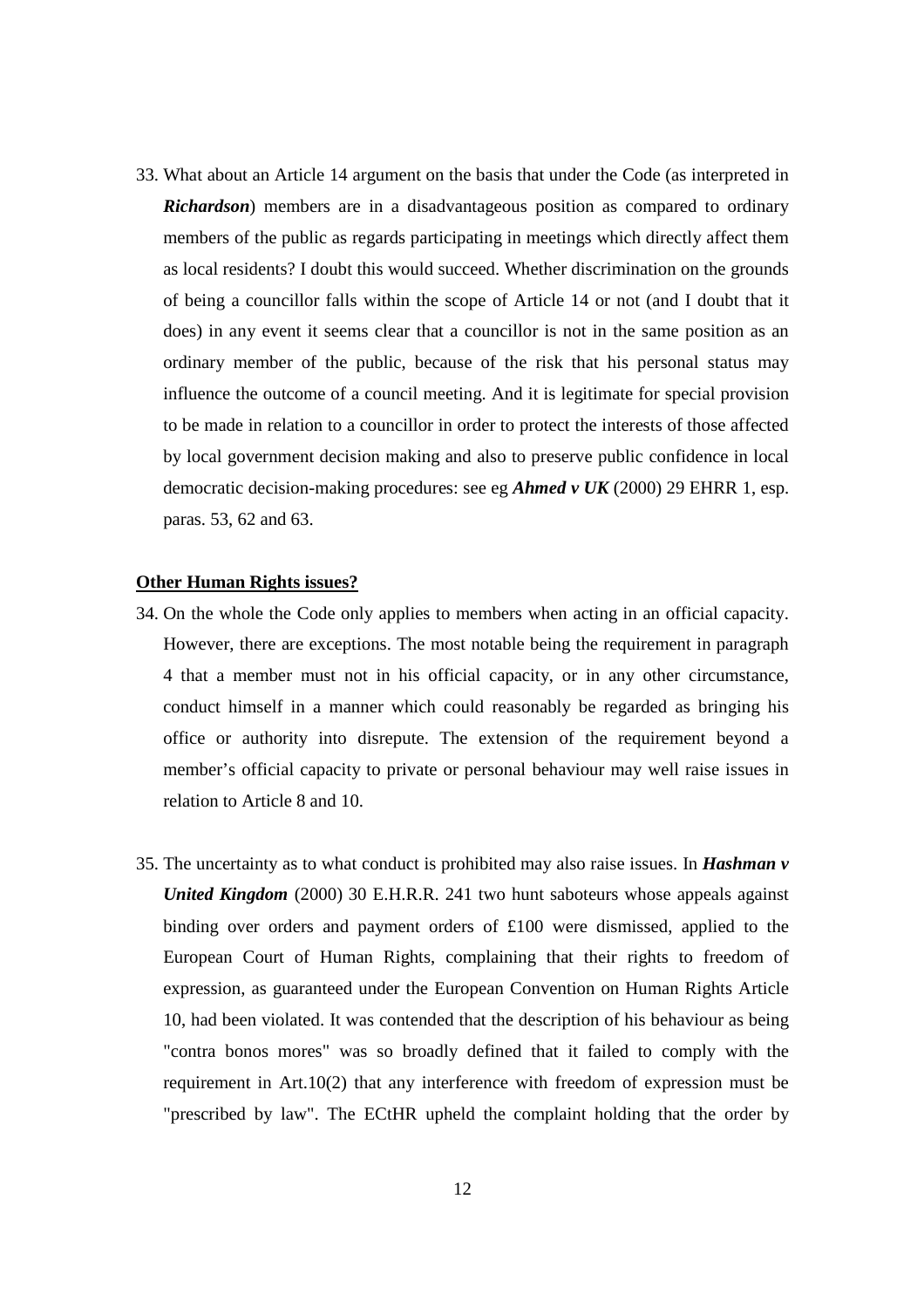which the applicants were bound over was not legally prescribed as required under Art.10(2). Any interference with the freedom of expression necessitated the utmost scrutiny, the Court disagreed with the UK Government that the definition of behaviour contra bonos mores as "wrong rather than right in the judgment of the majority of contemporary fellow citizens" contained an objective element equivalent to conduct "likely to cause annoyance".

- 36. The Standards Board in volume one of its Case Review points out that the Oxford English Dictionary defines "disrepute" as "a lack of good reputation or respectability; discredit" and suggests that "[a]nything which diminishes public confidence in either a members' office of their authority, or which harms the reputation of an authority, will bring that office into disrepute". This is a wide definition. It must be recalled that the words used in paragraph 4 of the Code refer to conduct "which could reasonably be regarded" as bringing the office or authority into disrepute. That test plainly involves an element of judgment. The Standards Board apparently see this as an objective test akin to the reasonable bystander test in the law of bias.
- 37. The Standards Board have made plain that criminal conduct will not always come within the scope of paragraph 4 and that paragraph 4 is not limited to criminal conduct. In the Case Review the Standards Board acknowledges that there is a need to balance the clear intention of paragraph 4 into the personal lives of members against its obligations under Article 8 saying that "there are some aspects of lifestyle and personal morality that it would be inappropriate for the Standards Board to intrude upon" and that paragraph 4 will not apply "if a member's conduct cannot be reasonably viewed as having any bearing on the member's performance of his or her public duty."
- 38. Applied in this way the Code is unlikely to breach Article 10.

# **The machinery for the enforcement of the new ethical framework under the 2000 Act**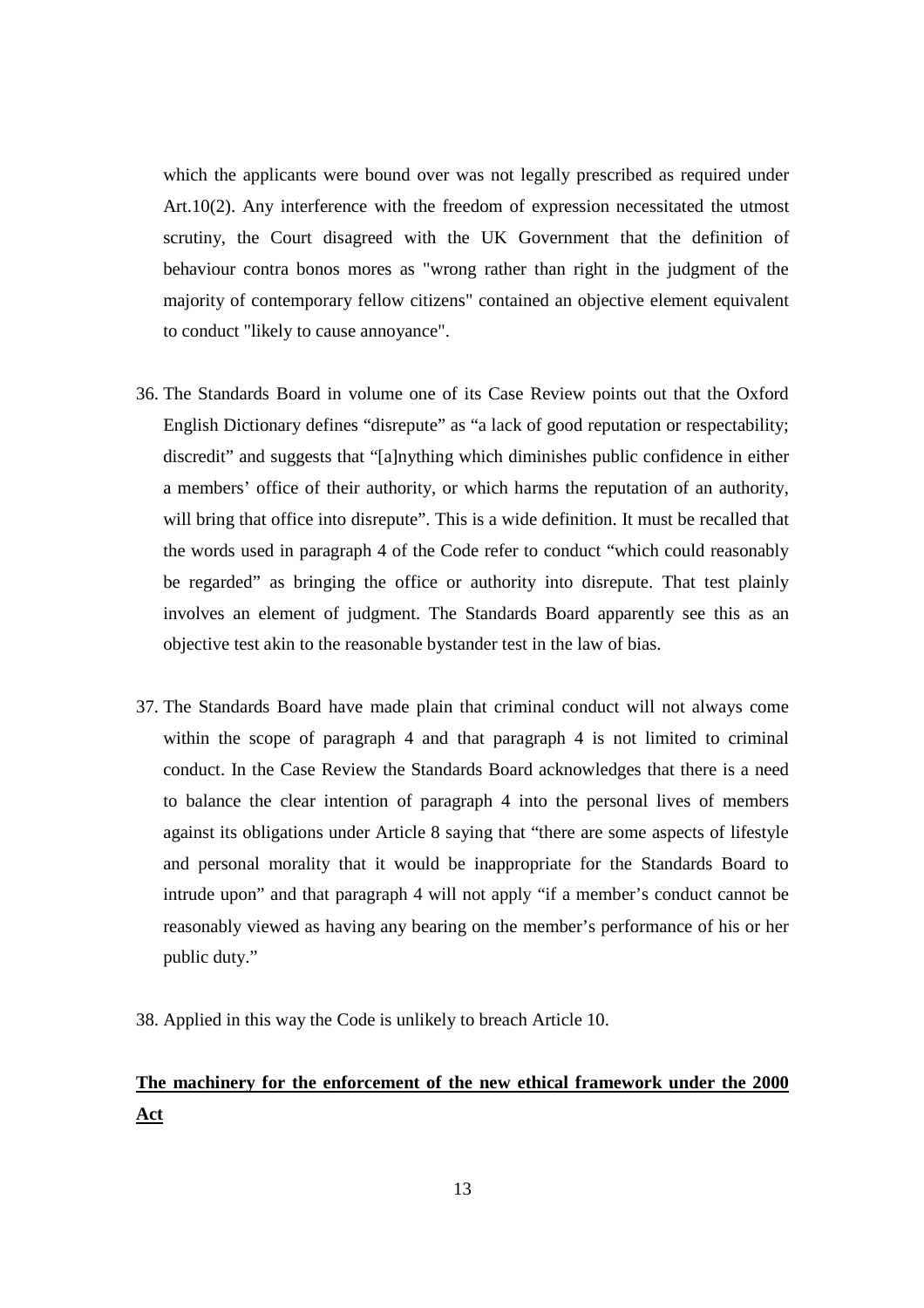- 39. At least as important as the substantive content of the new ethical framework in the way in which it is given teeth.
- 40. The position differs as regards England and Wales and I focus on England.
- 41. The Standards Board for England has the central role in overseeing the investigation of complaints that members have breached the code. In Wales its functions are discharged by the Commissioner for Local Administration Wales ("CLAW").
- 42. Any person who believes that a member has failed to comply with an authority's Code of Conduct can make a written complaint to the Standards Board. Members are under a duty to do so under the Code itself. If the Standards Board considers that such a written allegation should be investigated, it must refer the case to an ethical standards officer (ESO).
- 43. The Standards Board is a non-departmental public body.
- 44. The Standards Board has stated that it will exercise its discretion not to refer a complaint for investigation if it is: frivolous, vexatious, otherwise misconceived, discloses no substantive information that might amount to a breach of the code, or is substantially similar to a complaint that has already been considered, unless it raises new information.
- 45. ESOs are the investigating arm of the Standards Board with wide powers of investigation.
- 46. There are four possible outcomes to an ESO's investigation (see s. 59(4) of the 2000 Act):
	- a. a finding that there is no evidence of any failure to comply with the code of conduct of the relevant authority concerned,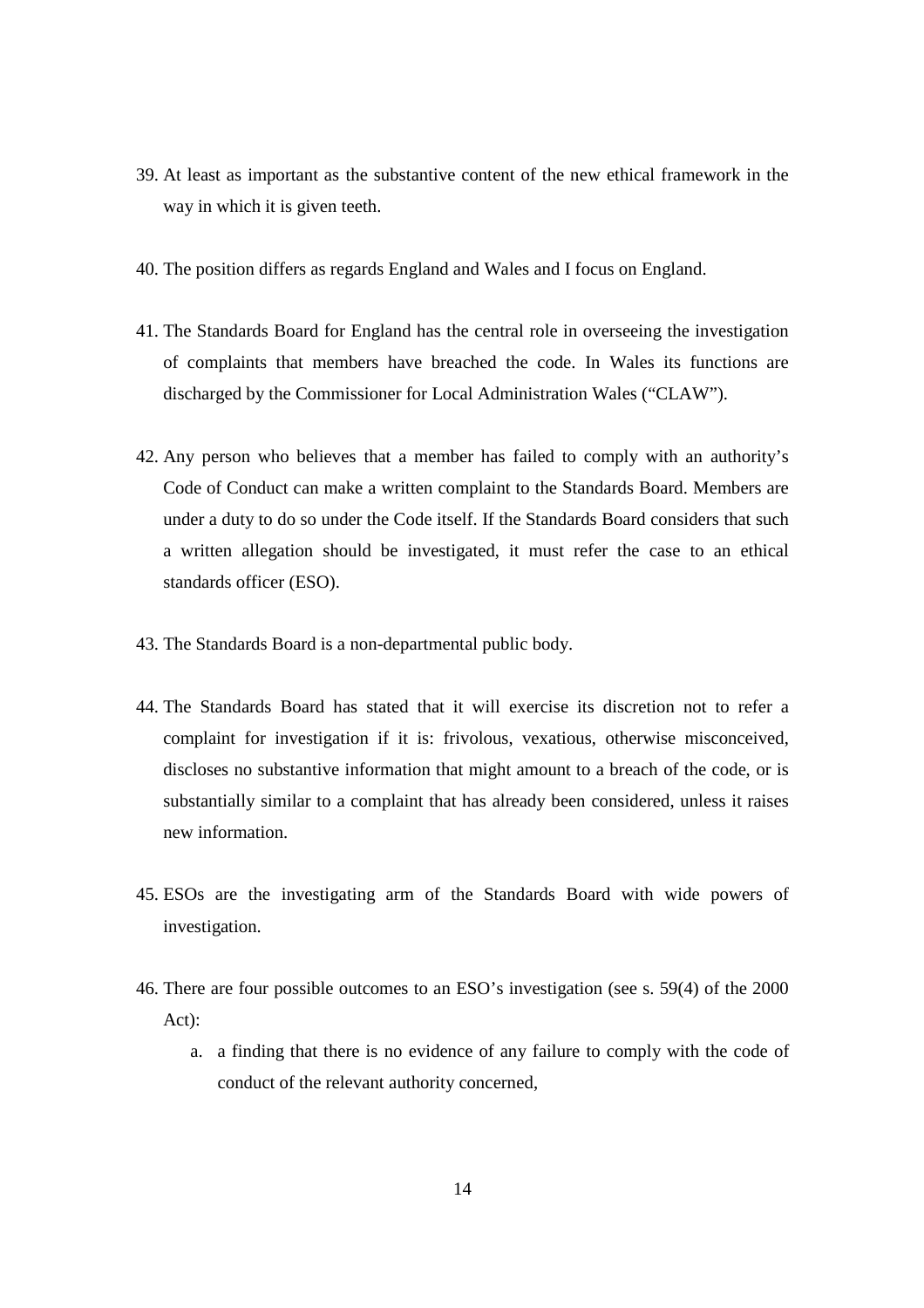- b. a finding that no action needs to be taken in respect of the matters which are the subject of the investigation,
- c. a finding that the matters which are the subject of the investigation should be referred to the monitoring officer of the relevant authority concerned for local determination by the authority's own standards committee;
- d. a finding that the matters which are the subject of the investigation should be referred to the Adjudication Panel for England by a Tribunal.
- 47. An ESO also has power under s. 60(2) of the 2000 Act to refer the matter to the local monitoring officer for investigation at the local level.
- 48. Where the matter is referred to the monitoring officer of the relevant authority concerned for local determination by the authority's own standards committee or to the Adjudication Panel for England by a Tribunal a number of sanctions are open including censure, suspension and disqualification.
- 49. The complex enforcement machinery has been drafted very much with Article 6 of the Convention in mind with the Adjudication Panels for England and Wales being separate from the Standards Board/ CLAW.
- 50. It seems that such proceedings would fall within the civil not the criminal limb of Article 6: see *Porter v Magill* (above). In *Porter* the House of Lords held the statutory surcharge provisions then available in relation to wilful misconduct fell within the civil not the criminal limb of Article 6. Those provisions were repealed by the 2000 Act. There exist under Part III of the Act no financial penalties or compensatory provisions for misconduct. (However, the House of Lords did suggest that a remedy allowing for financial redress might still exist at common law). In the light of *Porter*  there can be no doubt as to the civil nature of the proceedings.
- 51. It seems that a challenge to the enforcement mechanisms as being in breach of Article 6 would be bound to fail. This is even more likely to be so given that there is a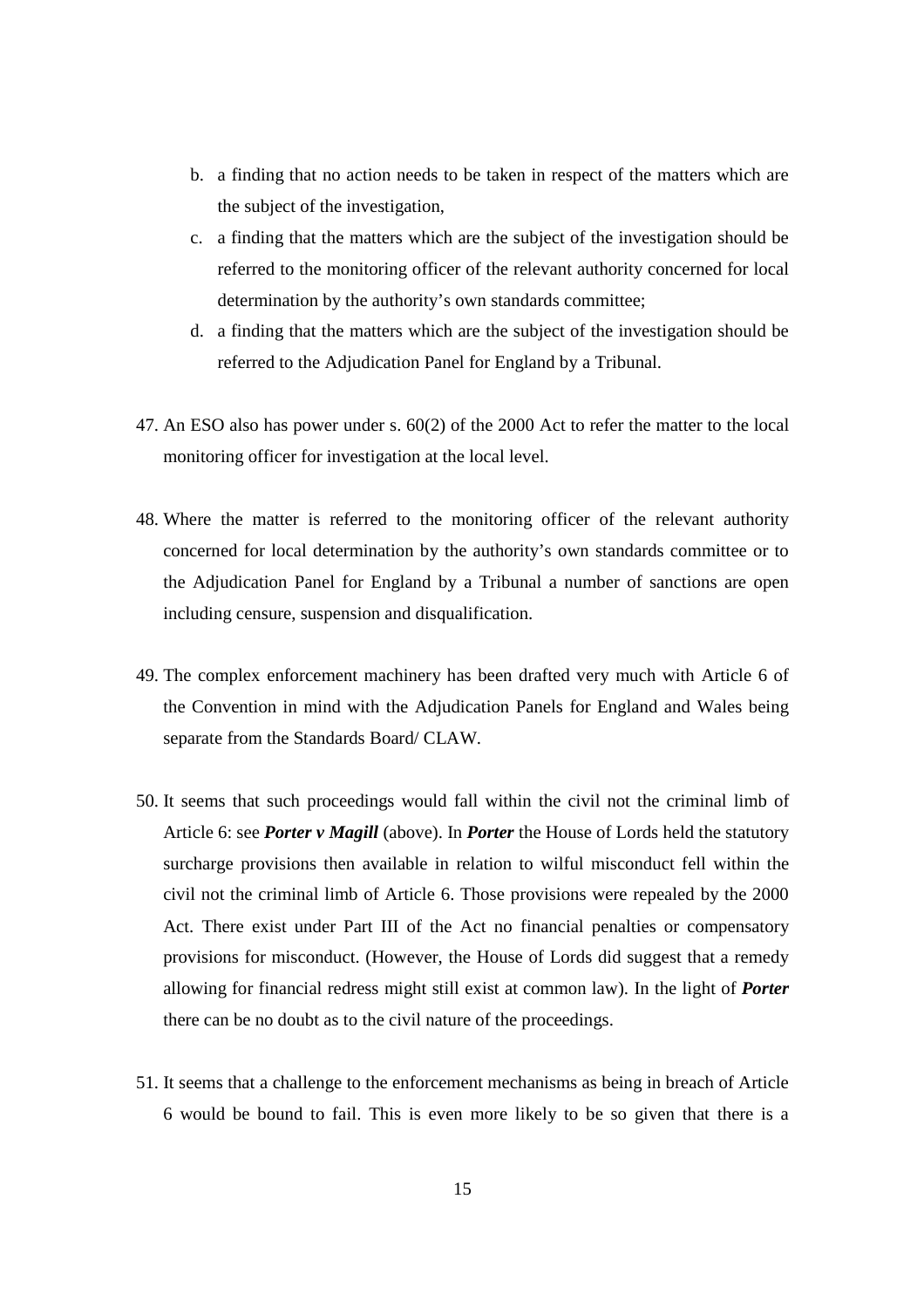statutory right of appeal to the High Court against a decision of a Case Tribunal "that a person has failed to comply with the code of conduct of the relevant authority concerned": see s. 79(15) of the 2000 Act: see *Alconbury Developments Ltd. v.*  **Secretary of State for the Environment, Transport and the Regions** [2003] 2 AC 295.

- 52. There have not it seems been too many such appeals.
- 53. In *Murphy v The Ethical Standards Officer of the Standards Board of England*  [2004] EWHC 2377 (Admin) Keith J. recently had to consider one such appeal. The case concerned Councillor Murphy's refusal to withdraw from meeting at which he had tabled a motion seeking to criticise an adverse finding against him by the Local Government Ombudsman. It was alleged that the meeting was one in which Councillor Murphy had a "personal and prejudicial interest".
- 54. The case provides some guidance on the scope of personal interests under the Code. As we have seen the Code provides that a Member must regard himself/herself as having a personal interest in any matter "if a decision upon it might reasonably be regarded as affecting to a greater extent than other Council Tax payers, ratepayers or inhabitants of the Authority's area, the well-being or financial position of himself/herself" (paragraph 8(1)). Keith J. endorsed the Standards Board Case Review where it says "The use of the term 'wellbeing' is a good example of the very broad drafting of [the relevant] paragraph …..'Wellbeing' can be described as a condition of contentedness, healthiness, and happiness. Anything that could be said to affect a person's quality of life, either positively or negatively, is likely to affect their wellbeing. It is not restricted to matters affecting a person's financial position. The range of personal interests is, accordingly, likely to be very broad." (see paragraph 14). The Court considered that matters going to reputation would fall within this "The context of the present case is that of a councillor who was criticised in a report prepared by the Ombudsman. His reputation is tarnished. It would be entirely natural for the councillor to want to salvage his reputation by getting his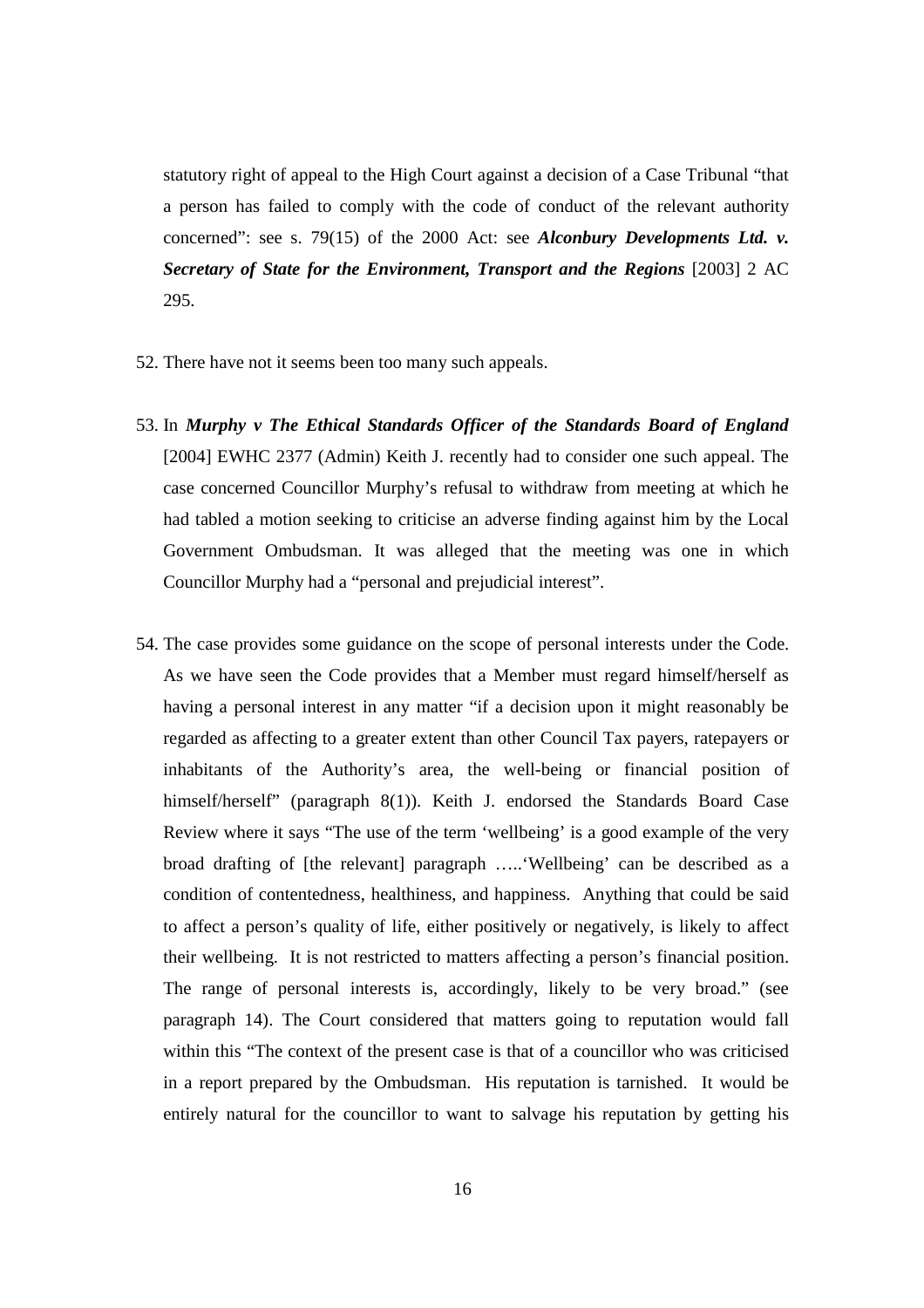Council to express dissatisfaction with the report. The councillor would be likely to have had a strong sense of satisfaction about the restoration of his reputation locally if the Council had expressed dissatisfaction with it. In that sense, it is likely that the councillor's sense of well-being would have been enhanced" (see paragraph 15). A challenge to a finding that the interest was prejudicial also (not surprisingly failed): see paras.  $17 - 19$ .

55. Councillor Murphy also made various allegations of breach of the Human Rights Act: Articles 6, 8 and 10. The Article 6 and 8 allegations were fact specific and wholly misconceived. So far as the Article 10 complaint is concerned the Court said this:

"Cllr. Murphy's argument is that if the Code prevented him from speaking about the Ombudsman's report at the meeting of the Council on 29 August 2002, his right to freedom of expression was infringed. I disagree. The exercise of one's right to freedom of expression is expressly subject to such conditions as are necessary in a democratic society and for the protection of the rights of others. There is an obvious need to protect the reputation of local authorities as one of the democratic elements of society. In that connection, there is a need to maintain public trust and confidence in the decision-making process of local authorities. The provisions of the Code which are engaged in the present case are plainly intended to ensure that that trust and confidence is not misplaced. They must, of course, go no further than is necessary for the achievement of that purpose, but it cannot seriously be gainsaid that the decision-making process of local authorities, and public confidence in it, would be substantially undermined if councillors who have an interest in the outcome of the process could remain at a meeting at which the topic in which they have an interest is to be discussed and could influence the Council's decision on the topic by speaking at the meeting on it.

27. I can see how a possible infringement of Art. 10 might arise if what amounts to an interest of such a kind as to prevent a councillor from speaking on the topic is defined too widely. But I do not think that the definition of a councillor's personal or prejudicial interest is drawn too widely in the Code. In any event, it is important to remember that Cllr. Murphy was only prevented from talking about the Ombudsman's report at a meeting of the Council. There was nothing to prevent him from talking about it on any other occasion, or from circulating his views on the Ombudsman's report to his constituents and to the other Members of the Council."

56. Interestingly although Councillor Murphy's appeal against the Tribunal's findings failed the Court allowed his appeal against the one year suspension imposed.